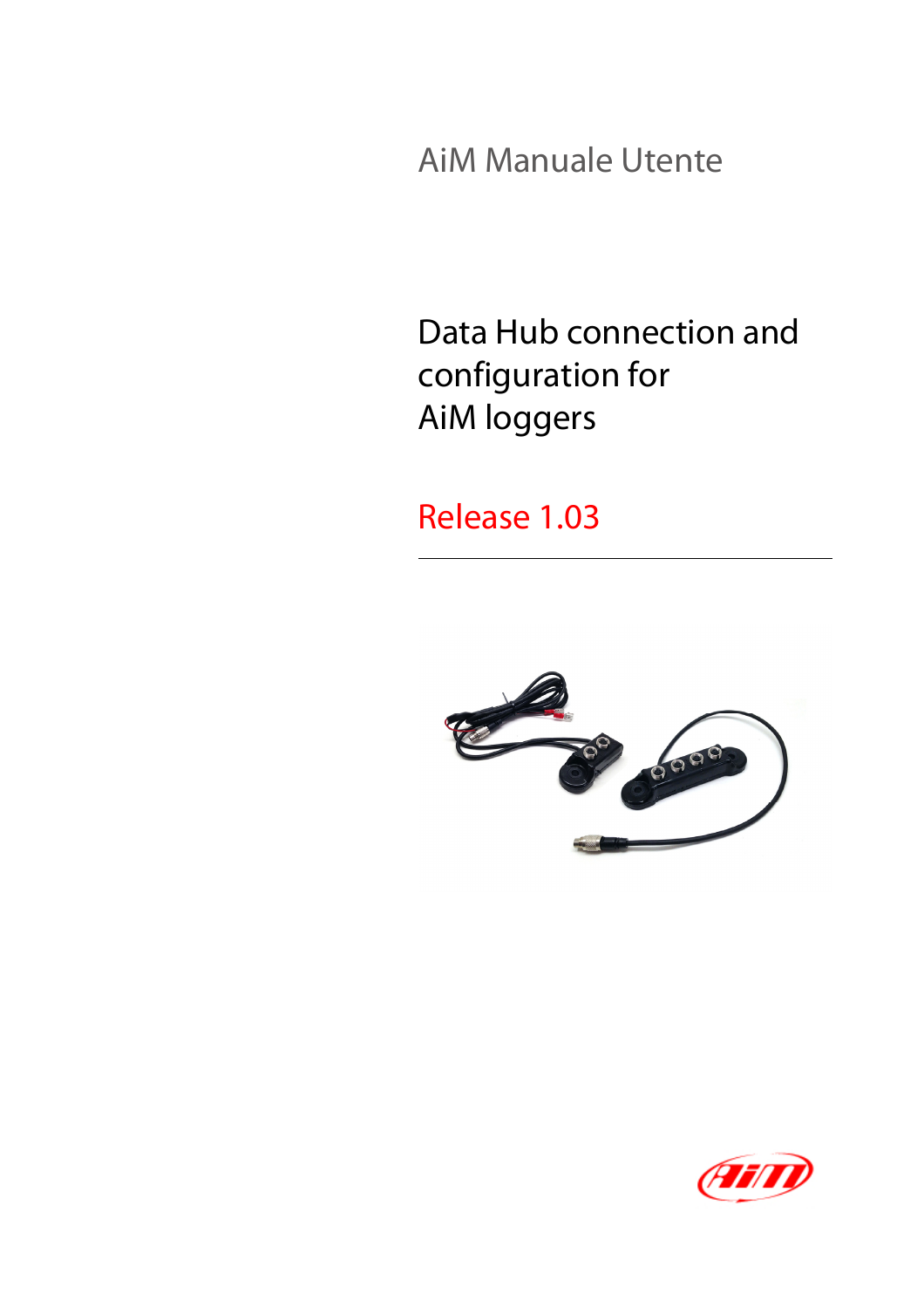

## 1 Introduction

Data Hub is an external expansion module that allows to increase the range of data available for analysis reducing moreover the requested vehicle wiring. It is a CAN connection multiplier and is available in different versions with different part numbers.

- Two ways Data Hub with 40 cm cable: **X08HB2GK0**
- Four ways Data Hub with 40 cm cable: **X08HUB010**
- Four ways Data Hub with 150 cm cable: **X08HUB150**

Data Hub communicates with AiM logger using AiM CAN network and **is needed** to mutually connect more expansions but **is not needed** to connect the sensors to AiM loggers. Supported expansions are:

- Channel Expansion
- MyChron Expansion
- GPS05
- LCU-One Lambda Controller
- MemoryKey
- Data Key
- SmartyCam
- AiM steering wheels
- AiM displays

You can connect more Data Hub to build a network and we recommend to install it far from heat sources and from source of electromagnetic interference.

**N.B.**: Data Hub does not need a software setup.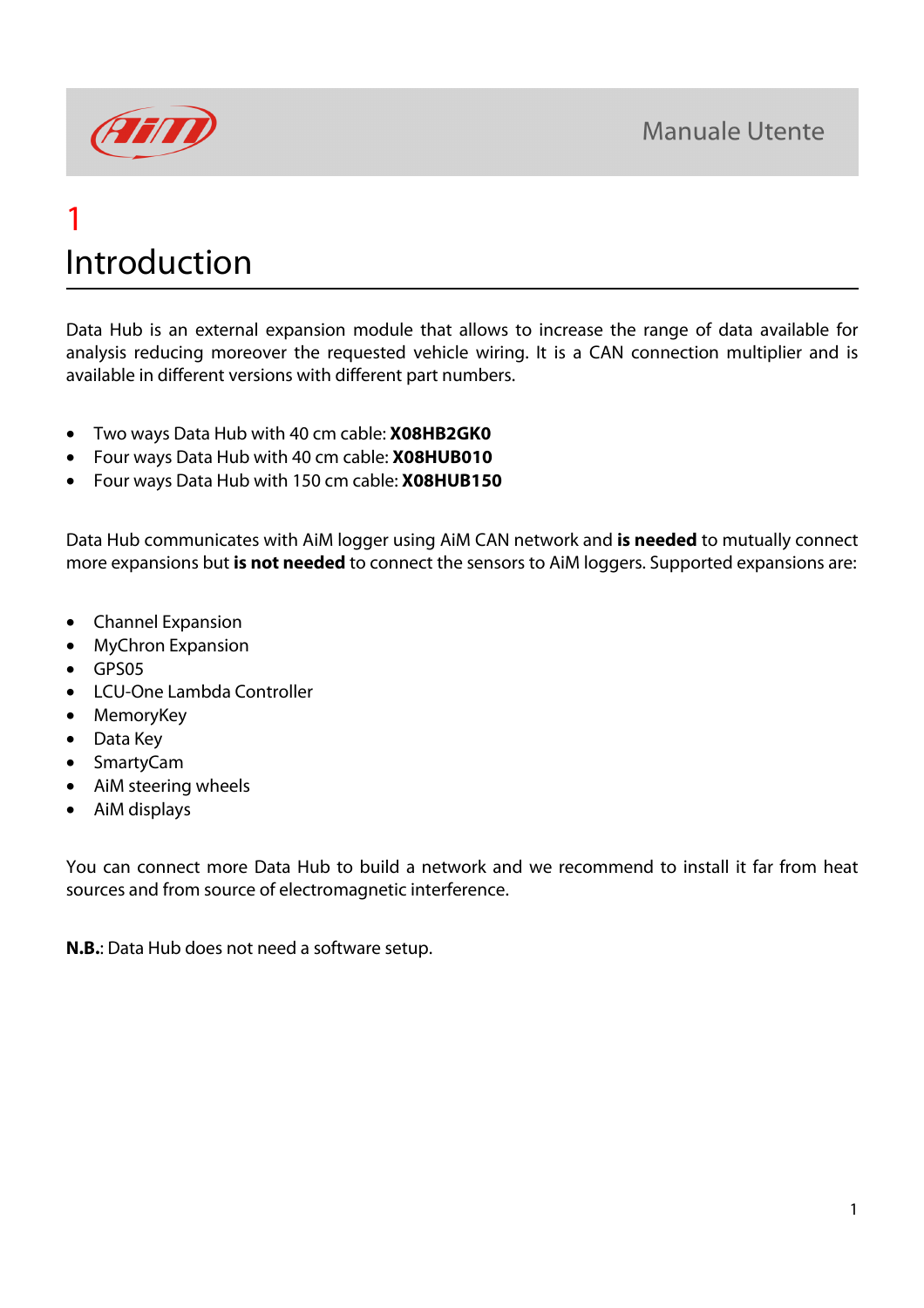

# 2 Data Hub connections

To connect Data Hub to AiM loggers and expansions ensure that both of them are switched off.

Two ways Data Hub has two cables: one for power and the other for CAN connection as shown here below.



External power cable is particularly useful when:

- on kart application the network main logger is MyChron4; MyChron4 internal battery has indeed a limited power and external power allows to connect different devices powering them through the kart battery;
- on car/bike application there are more high consumption expansions, like SmartyCam for instance, that would extinguish the main logger switching the all network off.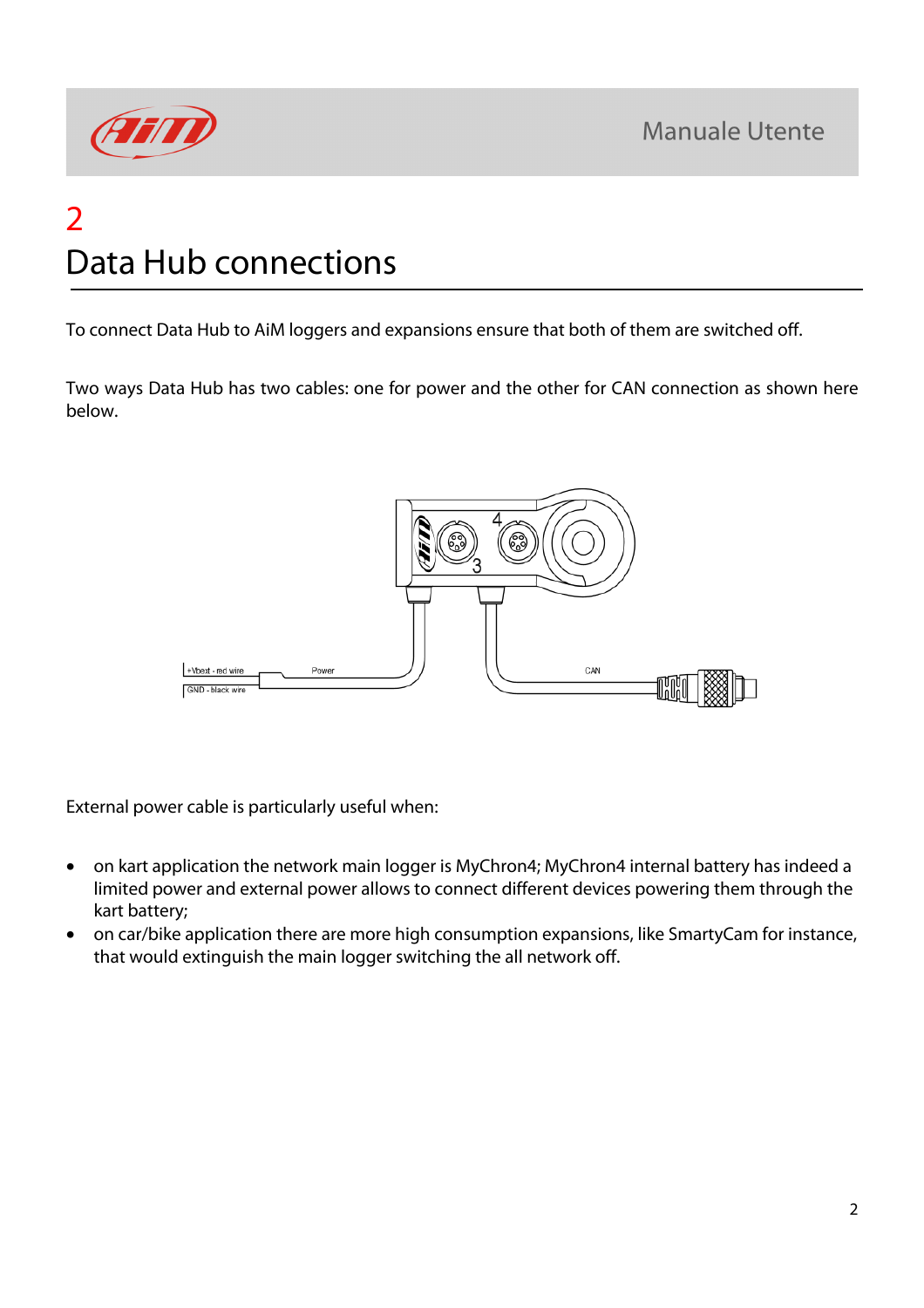

Four ways Data Hub has no external power cable but you can externally power it using the cable whose part number is: **V02557020** and plugging it in one of the Data Hub input. Here below Data Hub external power cable connection and its constructive scheme are shown.



To connect Data Hub to AiM loggers use:

- EVO4 connector labelled "EXP"
- cable labelled "CAN EXP" of 37 pins Deutsch connector harness of AiM loggers.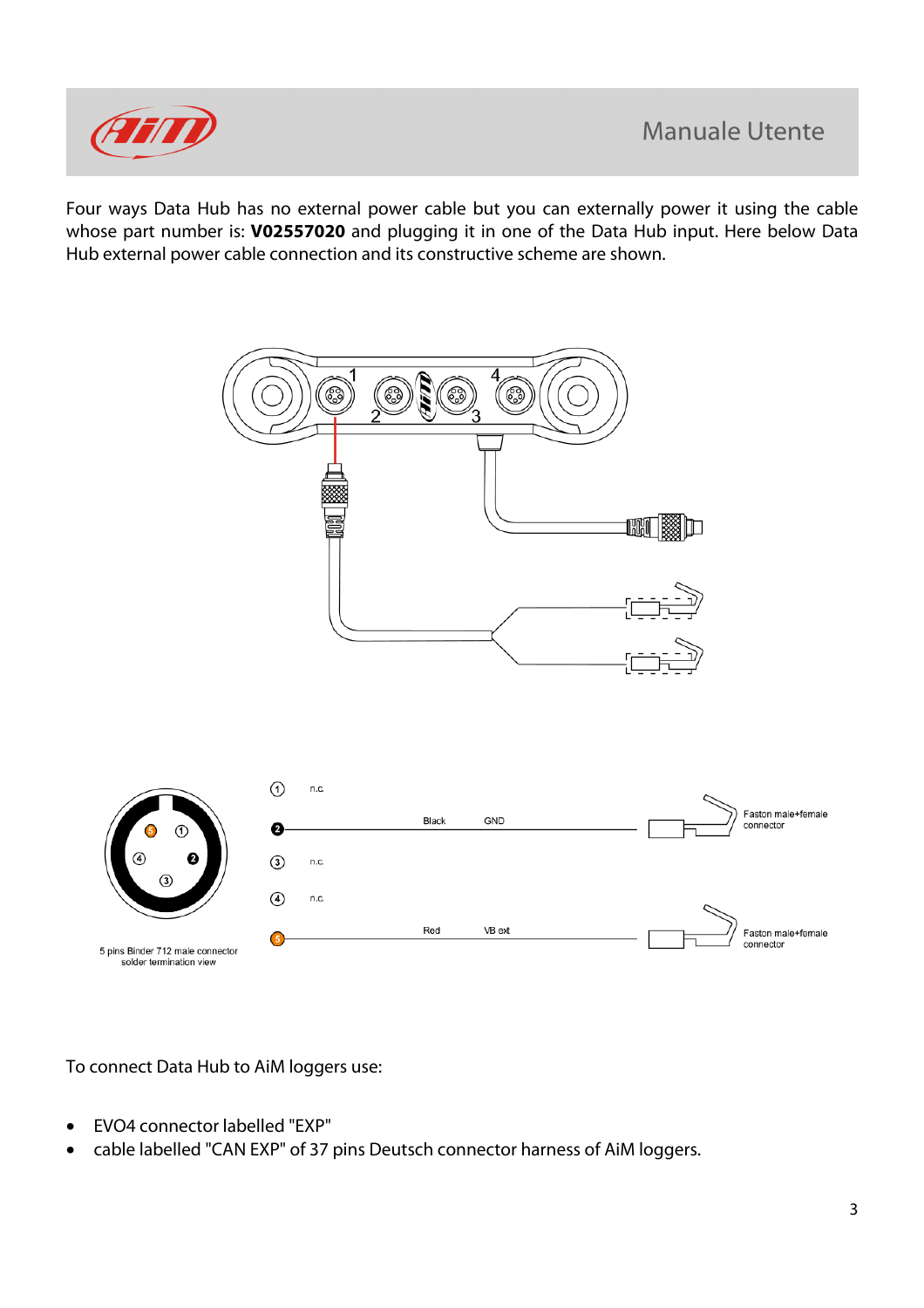

The image below shows an example of AiM network featuring an AiM logger and different external expansion modules with the related sensors.

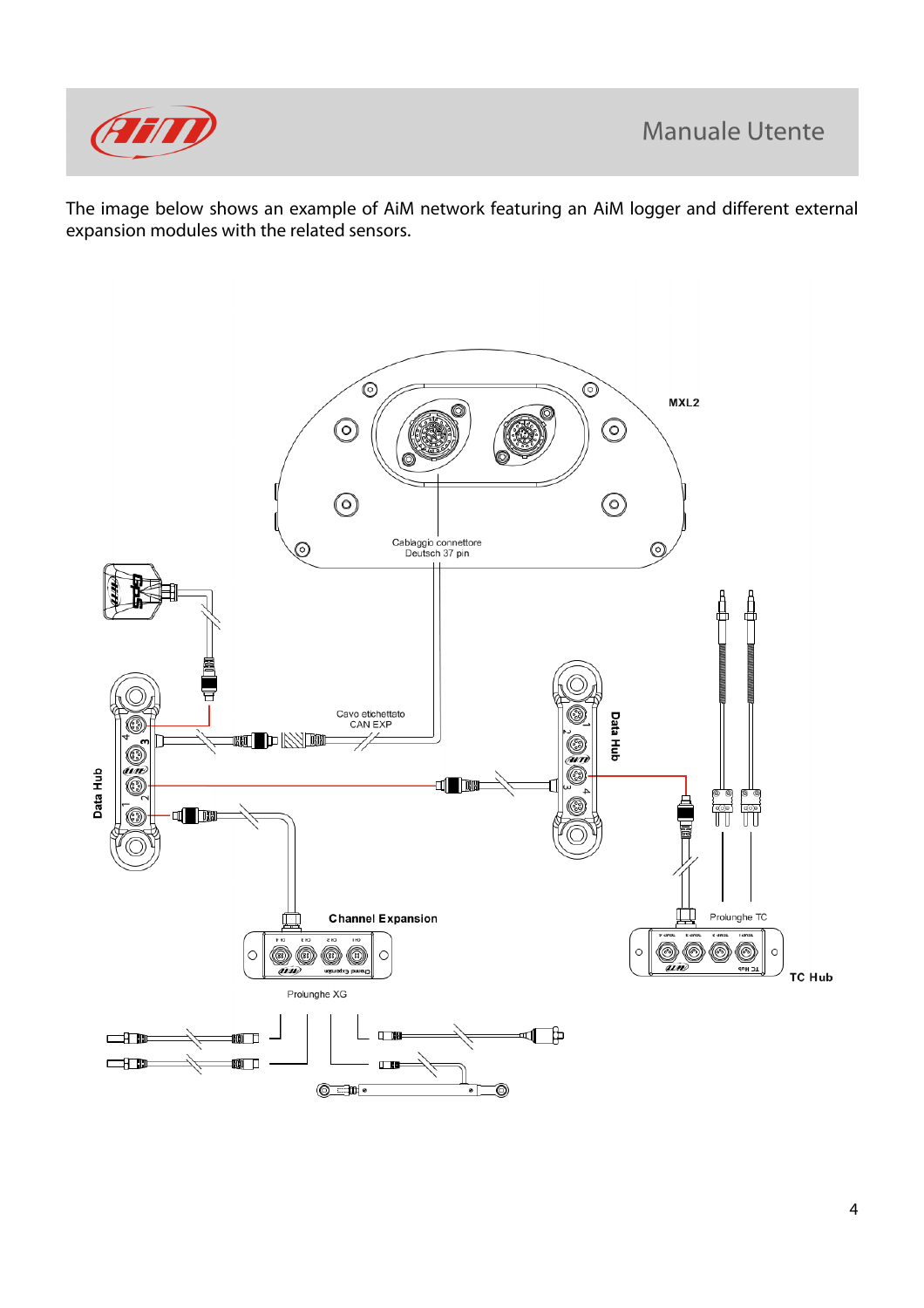

### 3

# Dimensions, pinout and technical characteristics